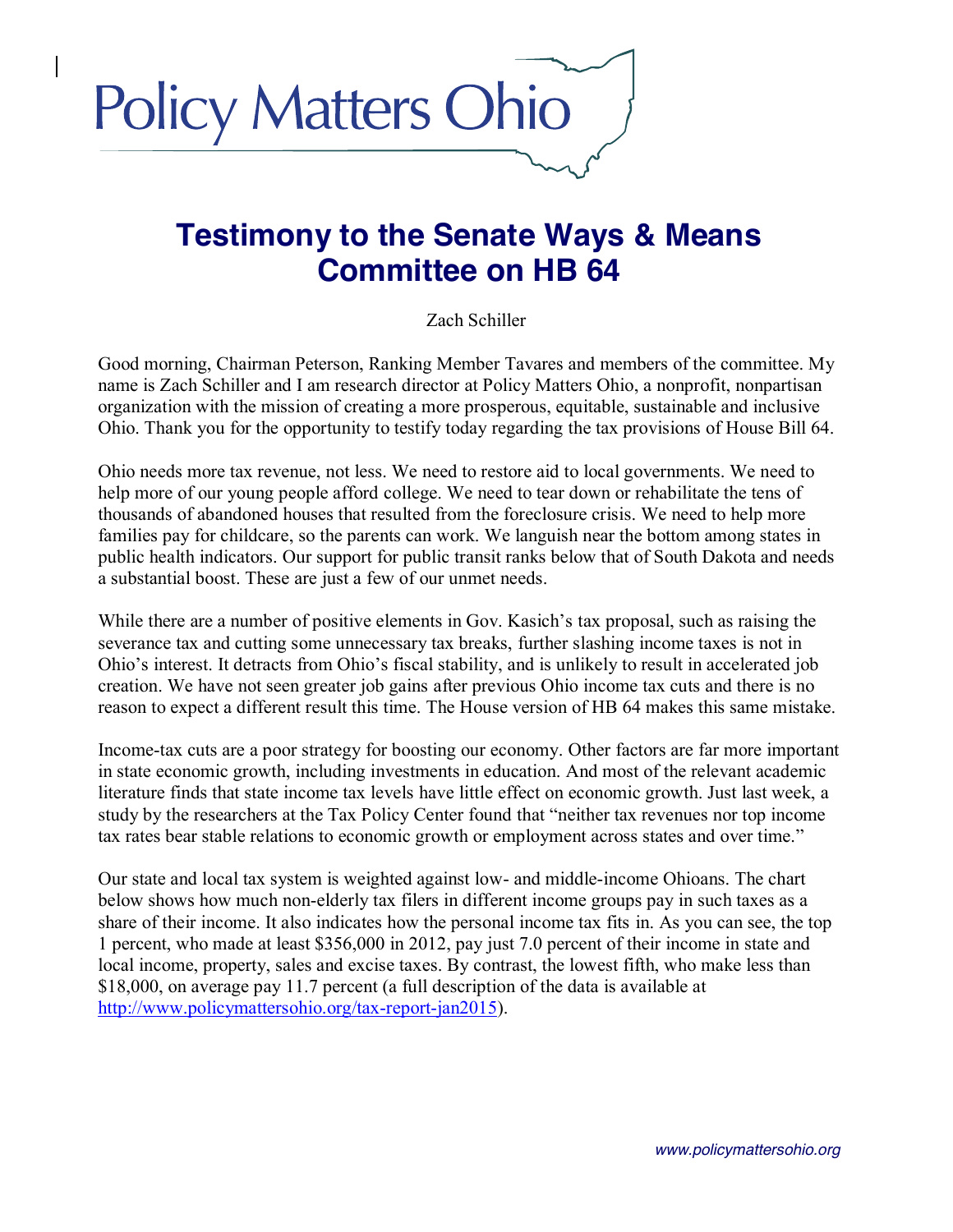

Ohio's personal income tax is the one major tax that is based on ability to pay. You can see that cutting that tax will benefit low-income Ohioans very little. Reducing the income tax further will skew the tax system even more against lower- and middle-income Ohioans.

These data are based on an analysis by the Institute on Taxation and Economic Policy, a nonprofit research group in Washington, D.C., that has a model of the tax system. At our request, ITEP also examined Gov. Kasich's tax proposal. Its review included all the biggest ongoing elements of the proposal except the severance tax. Please note that this analysis is not directly comparable to the one mentioned above because it is based on 2014 income levels and takes in all Ohio residents.

| Table 1                                                   |                      |                         |                             |                             |                          |                           |                      |  |  |  |  |
|-----------------------------------------------------------|----------------------|-------------------------|-----------------------------|-----------------------------|--------------------------|---------------------------|----------------------|--|--|--|--|
| Gov. Kasich's budget proposal<br>Impact of tax changes in |                      |                         |                             |                             |                          |                           |                      |  |  |  |  |
|                                                           | Lowest<br><b>20%</b> | <b>Second</b><br>20%    | <b>Middle</b><br><b>20%</b> | <b>Fourth</b><br><b>20%</b> | <b>Next</b><br>15%       | Next 4%                   | Top 1%               |  |  |  |  |
| Income range                                              | Less than<br>\$20,00 | $$20,000 -$<br>\$37,000 | $$37,000 -$<br>\$58,000     | $$58,000 -$<br>\$89,000     | $$89,000 -$<br>\$163,000 | $$163,000 -$<br>\$388,000 | \$388,000<br>or more |  |  |  |  |
| Average income                                            | \$12,000             | \$28,000                | \$47,000                    | \$72,000                    | \$115,000                | \$234,000                 | \$1,071,000          |  |  |  |  |
| Tax change as % of<br>income                              | 0.9%                 | 0.4%                    | 0.1%                        | $-0.0%$                     | $-0.2%$                  | $-0.4%$                   | $-1.1%$              |  |  |  |  |
| Average change                                            | \$116                | \$122                   | \$64                        | $-$ \$27                    | $-$219$                  | $-$ \$890                 | $-$11,906$           |  |  |  |  |

Source: Institute on Taxation and Economic Policy, Feb. 2015. Covers Ohio residents and is based on 2014 income levels. Excludes Gov. Kasich's severance tax proposal, the cigarette floor stock tax, and some other smaller elements of his plan. See<http://www.policymattersohio.org/itep-kasich-budget-release> for full details.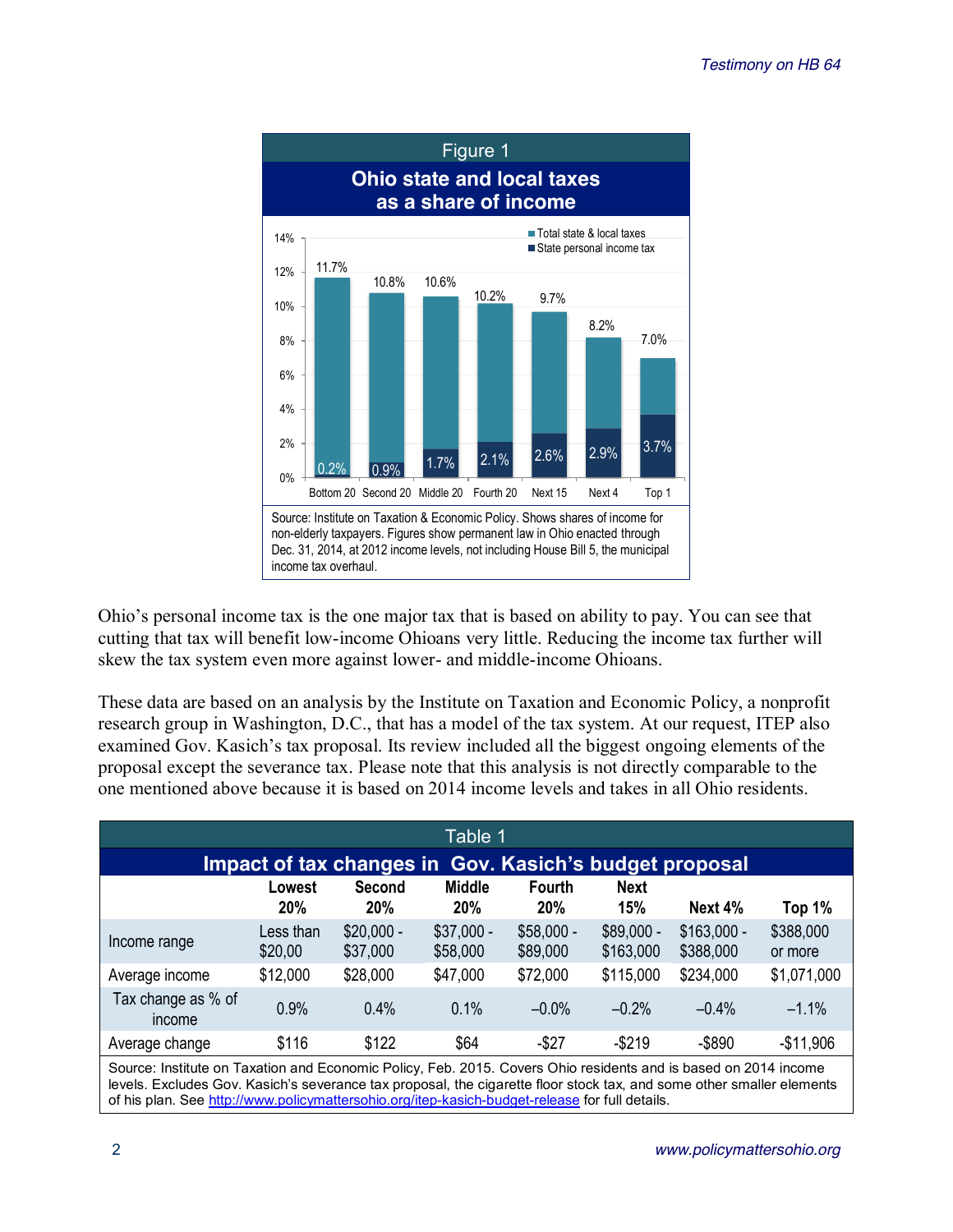The bottom three-fifths of Ohioans would pay more as a group under the governor's plan, as most of the increases like the sales-tax rate boost would fall more heavily on those with low or middle incomes. Even excluding the proposed increases in the cigarette and tobacco taxes, the proposal remains highly rewarding to Ohio's most affluent, while costing more on average for the bottom two-fifths of Ohio residents.

The numbers shown represent the average change for people in each income group. Individual taxpayers may do better or worse. There is little doubt that many Ohioans will see income tax cuts under the governor's proposal. However, fundamentally, this tax plan redistributes income from poor and middle-class Ohioans to the affluent. We should not embrace that policy.

The institute also analyzed the House tax plan at our request. As you can see, it does not shift who pays taxes to lower- and middle-income Ohioans to the same degree as Gov. Kasich's proposal would. However, it still would deliver thousands of dollars a year in tax cuts to the most affluent while providing so little to the poorest Ohioans it wouldn't be enough for a gallon of milk. The average middle-income resident would get enough to buy a six-slice toaster oven at Bed Bath and Beyond.

| Table 2                                             |                      |                         |                         |                             |                          |                           |                      |  |  |  |  |
|-----------------------------------------------------|----------------------|-------------------------|-------------------------|-----------------------------|--------------------------|---------------------------|----------------------|--|--|--|--|
| Impact of proposed tax changes in House budget bill |                      |                         |                         |                             |                          |                           |                      |  |  |  |  |
|                                                     | Lowest<br>20%        | Second<br>20%           | <b>Middle</b><br>20%    | <b>Fourth</b><br><b>20%</b> | <b>Next</b><br>15%       | Next $4%$                 | Top 1%               |  |  |  |  |
| Income range                                        | Less than<br>\$20,00 | $$20,000 -$<br>\$37,000 | $$37,000 -$<br>\$58,000 | $$58,000 -$<br>\$89,000     | $$89,000 -$<br>\$163,000 | $$163,000 -$<br>\$388,000 | \$388,000<br>or more |  |  |  |  |
| Average income                                      | \$12,000             | \$28,000                | \$47,000                | \$72,000                    | \$115,000                | \$234,000                 | \$1,071,000          |  |  |  |  |
| Tax change as % of<br>income                        | 0.0%                 | $-0.1\%$                | $-0.1%$                 | $-0.1%$                     | $-0.1%$                  | $-0.2%$                   | $-0.3%$              |  |  |  |  |
| Average change                                      | $-$ \$2              | $-$19$                  | $-$ \$52                | $-$ \$94                    | $-$131$                  | $-$360$                   | $-$3,568$            |  |  |  |  |
| Share of tax change                                 | $0\%$                | 4%                      | 10%                     | 18%                         | 19%                      | 14%                       | 35%                  |  |  |  |  |

Source: Institute on Taxation and Economic Policy, April 2015. Includes 6.3 percent income-tax rate cut, permanent increase in the business income deduction, and means-testing of the Social Security deduction, the \$50 senior credit and the retirement income credit. Covers total 2014 income and includes Ohio residents only. Figures are rounded.

As part of his testimony, Commissioner Testa provided examples of hypothetical taxpayers and how much they would pay in income and sales taxes in 2016 compared to 2011 (See Attachment G). These numbers, in part, reflect sales and income tax changes already enacted. After similar testimony in the House, the department provided information to House members reviewing the impact of the governor's proposal for some of these same taxpayers. Unfortunately, even the latter information does not provide a full picture of how the governor's proposal would affect taxpayers. It excludes a significant share of the tax increases that are a part of the proposal, such as the Commercial Activity Tax, the increase in local sales tax and other elements of the plan. This is why it paints a much rosier picture than the data presented in Table 1 above.

The governor's proposed increases in the personal exemption would benefit a significant number of Ohioans, especially middle- and upper-middle-income taxpayers, who would receive most of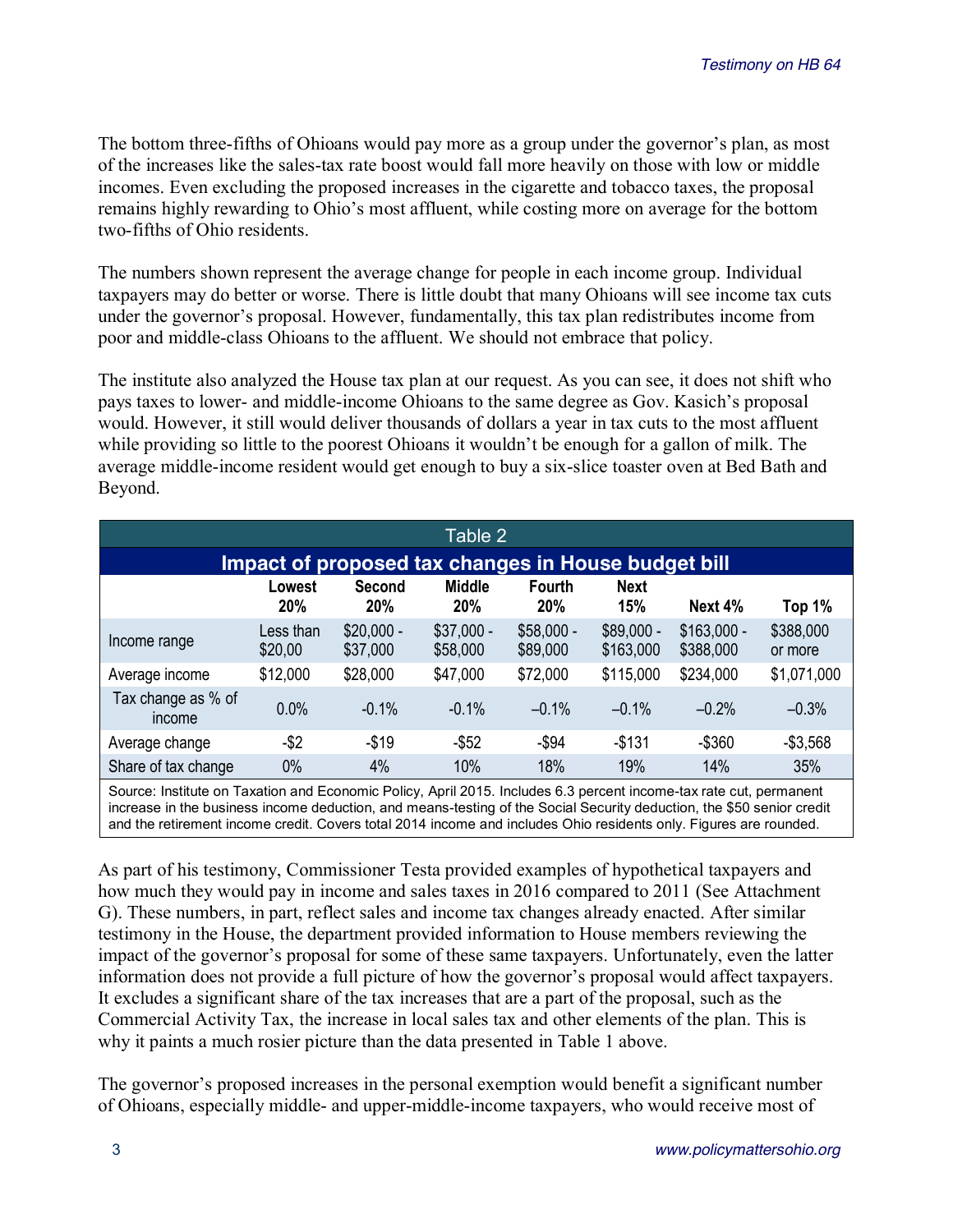that tax cut. But increasing the exemption does not make this a good tax plan for low-income Ohioans. One million Ohioans, or one in five tax filers, do not pay income tax. They will lose out under the plan—and many more will do the same. This is not because they don't contribute; as a group, the poorest fifth of Ohioans pays more in taxes as a share of their income than others do.

#### **Business income tax exemption**

Creating an exemption for business income would be unwise for a number of reasons:

- $\blacksquare$  It would be poorly targeted. Only a decided minority of businesses in Ohio whose income is reported through the personal income tax have employees. While data from the Taxation Department shows there are more than 1 million pass-through-entity businesses in Ohio, fewer than 300,000 private companies pay unemployment tax, which essentially means that they employ someone. If the goal is job creation, spreading a tax break to all businesses with receipts under \$2 million is unlikely to succeed. Most of those who benefit will get too little in savings to add employees in any meaningful way. Business owners expand when they anticipate greater demand for their products or services, not because they have a few hundred dollars more in their wallets.
- $\blacksquare$  Questions have been raised earlier about the possibility that this expanded tax break could lead to tax avoidance. Whether or not many companies try to take advantage of the \$2 million threshold in Gov. Kasich's proposal, there is a real possibility that some employees could become independent contractors, with no net gain to jobs or the economy.
- $\blacksquare$  We have only just started seeing the results of the new business-income tax deduction established in 2013, which cost more than \$300 million in its first year and quickly became the 9<sup>th</sup> biggest state tax break. So far, the results are not inspiring. New employment at small Ohio companies that hired employees for the first time fell between the first half of 2013 and the same period in 2014. Such new hiring remained 29 percent below the same period in 2005, when the last major income-tax cuts were approved. Overall jobs in the 21 months since the last budget passed have grown no faster than they did in the 21 months preceding that—in fact, the growth has been slightly slower. Why should we double down on this expensive strategy when we don't have evidence that this new deduction works? That applies also to the House version of the bill, which would permanently increase the current deduction.

### **Severance tax**

We support the structure of the severance tax on horizontal drilling outlined in the executive budget proposal. We have proposed a 5 percent severance tax on oil and gas alike, with an additional 2.5 percent dedicated to a permanent fund for investment in the people of Ohio and diversification of the economy on a long-term basis. The governor's proposal is set at a similar, albeit slightly lower, level.

A severance tax should not be used to offset income tax cuts. It is by definition a tax that will be depleted as the resource is depleted. It rises and falls with the market. It is not stable. However, it is ideally suited for long-term investment, to mitigate impacts to the region and to help restore the last four years of cuts in aid to local governments.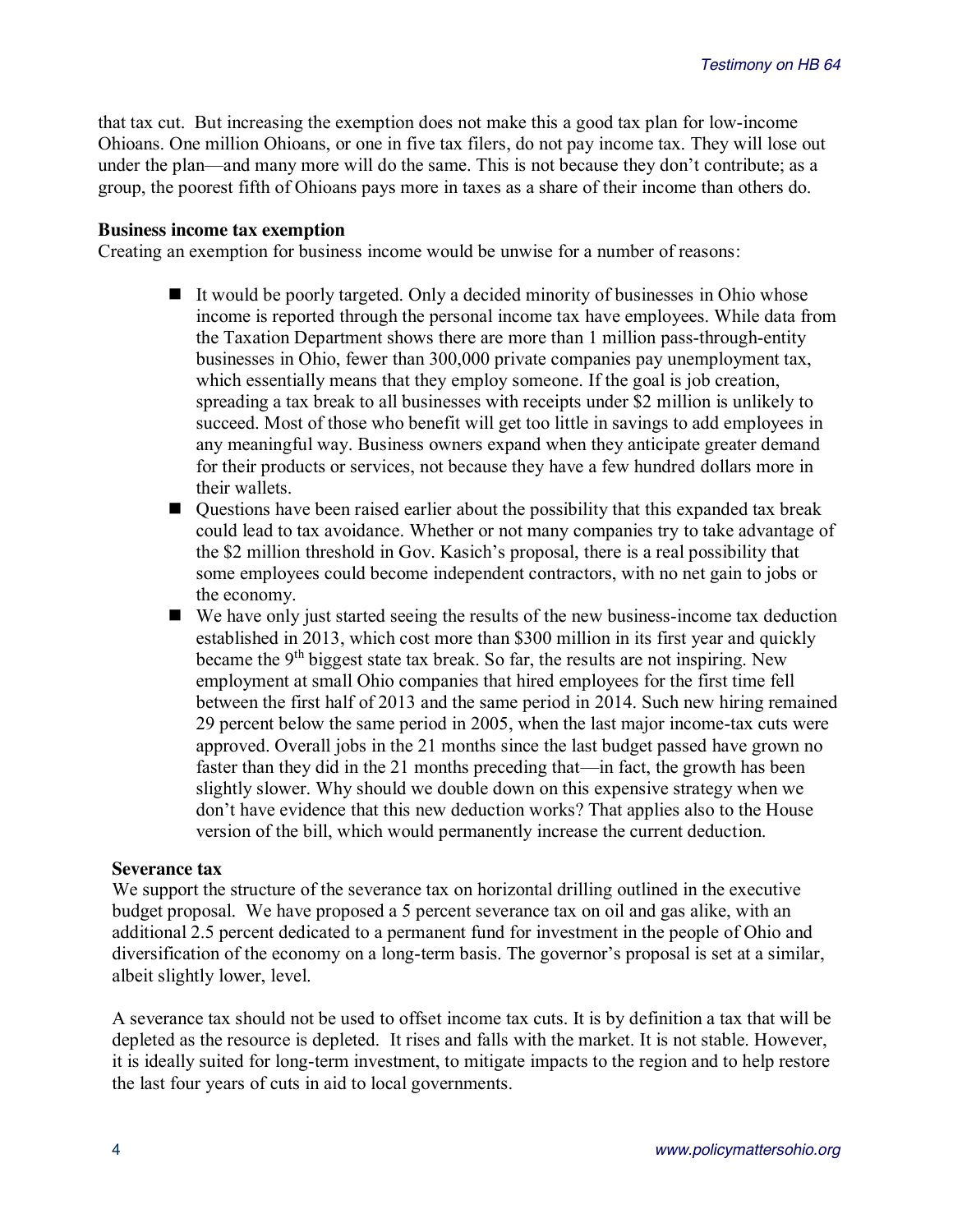In 2003, Gov. Taft attempted to apply the sales tax to lobbying, public relations and debt collection as Gov. Kasich is now. We support that effort (see, for instance, our 2008 report at [http://www.policymattersohio.org/limiting-loopholes-a-dozen-tax-breaks-ohio-can-do-without\)](http://www.policymattersohio.org/limiting-loopholes-a-dozen-tax-breaks-ohio-can-do-without). Lobbyists aren't going to move to Harrisburg or Indianapolis because they have to start charging sales tax. Broadening the sales tax so it covers more of the economy, as the tax commissioner has shown, is a move in the right direction. We agree with Mr. Testa that the vendor discount is a windfall for some big retailers and should be scaled back.

But raising the sales tax rate is no formula for success. The average combined state and local sales tax rate if Gov. Kasich's proposal is approved will be about 7.5 percent. State sales-tax revenues would be almost double those from the income tax in Fiscal Year 2017, and would make up more than half of General Revenue Fund tax revenues. This does not constitute balance.

While it has its ups and downs, the income tax grows with the economy over time. Sales-tax revenues don't grow as fast, partly because the sales tax doesn't cover some faster-growing industries. Are we going to need to raise the sales tax again to make up the difference? Or will this crimp our ability to support vital public services? Either way, this is not a swap that is likely to help Ohio's finances. While the House version of HB 64 does not rely on sales-tax increases, it is based on more optimistic revenue projections than Gov. Kasich's budget and the use of some one-time revenue.

A number of other tax measures that Gov. Kasich has proposed are worthy of consideration. As Commissioner Testa has said, raising the Commercial Activity Tax is appropriate, given the big tax cuts that Ohio businesses received earlier. Means-testing income-tax credits and deductions for seniors would make the tax system more fair—and represents smart policy in view of Ohio's aging population. However, these and other measures to improve Ohio's tax system should be considered on their own, not to pay for unneeded income tax rate cuts and the business-income tax exemption.

## **Earned Income Tax Credit**

The General Assembly took positive steps over the past two years in creating a state Earned Income Tax Credit (EITC) and raising it to 10 percent of the federal credit. The federal EITC alone helped 177,000 working Ohioans, including 93,000 children, stay out of poverty each year from 2011-2013, and it eased poverty for many more. However, the state EITC could be a much more powerful tool for helping working families make ends meet and provide for their children. Because of limits imposed on its value, just 7 percent of the poorest workers—those earning \$19,000 or less—see any benefit from the credit and the benefit is modest. Unlike the federal credit, Ohio's EITC cannot exceed what a taxpayer owes in income taxes, and for a taxpayer with income over \$20,000, it cannot exceed more than half of what he or she owes in income taxes. That means that it does nothing to reduce the substantial share of income these same taxpayers pay in sales taxes and property taxes. If the General Assembly removed these limitations, the state EITC would reach far more of the workers who need it most and be a bettertargeted income support.

At the same time, the both versions of the bill include other provisions that deserve closer scrutiny by the committee and the General Assembly. House Bill 64 would change the